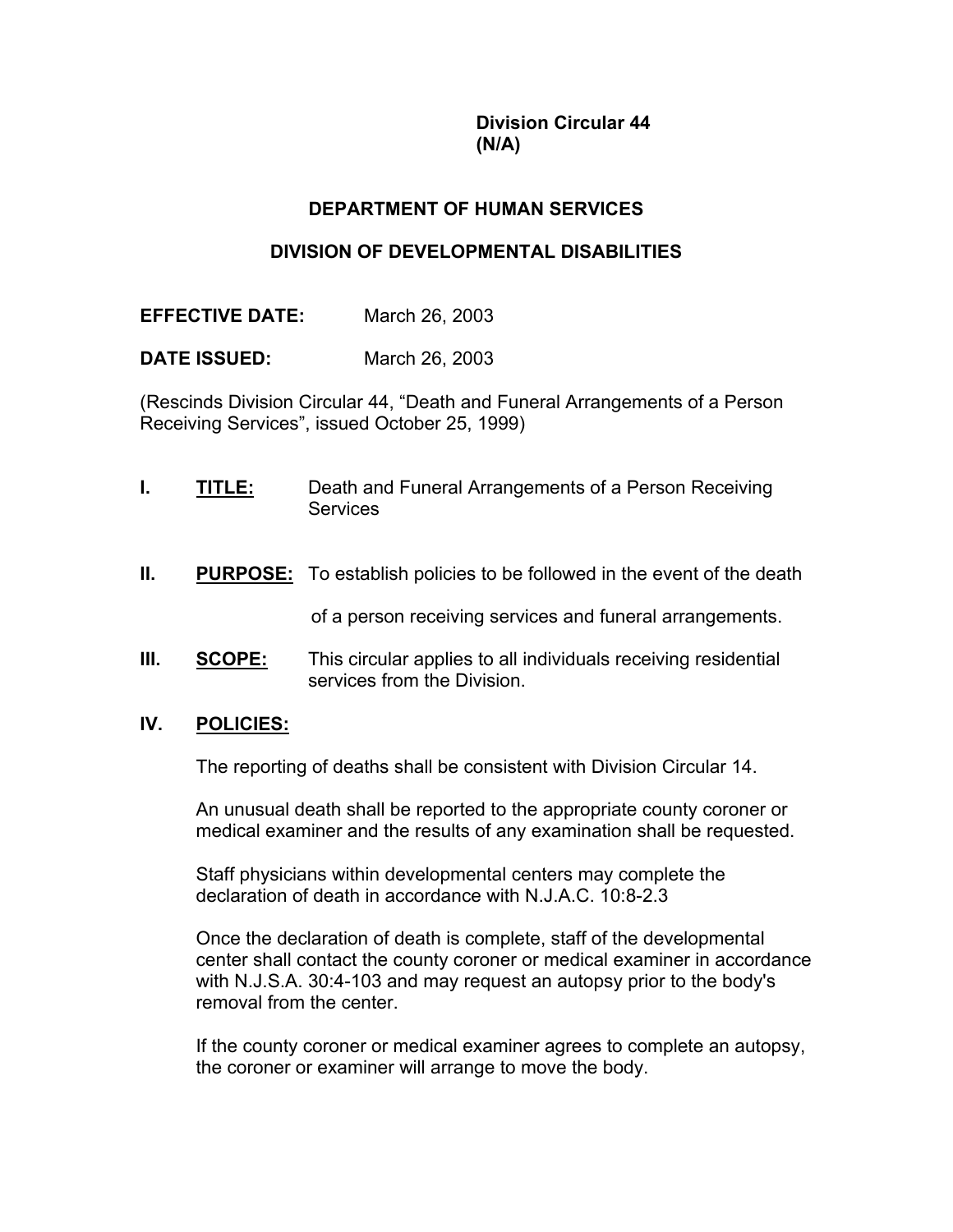If the county coroner or medical examiner will not complete an autopsy, this decision shall be documented in the client record by developmental center staff. Developmental Center staff may proceed to make funeral arrangements. The attending physician shall complete the death certificate.

The Division component shall take appropriate steps to determine the funeral arrangements preferred by the individual, guardian or family.

Funeral arrangements, if made by the Division, shall be consistent with the policies of the Department of Human Services (Planning and Finance Circular PFC 84-2).

#### **V. GENERAL STANDARDS:**

**A.** Definitions: - The following definitions shall have the meaning defined herein:

Funeral arrangements: means the plan for burial, cremation, interment or donation of the remains as well as religious or other associated ceremonies.

Next of kin: means spouse, mother, father, guardian or persons related by birth or marriage or other persons so indicated in the client record.

Unusual death: means a death that is sudden and unexpected including suicides or homicides.

- **B.** The death of an individual who is not receiving services from the Division but who has been placed in a facility licensed by the Division shall be reported by the licensee to the Chief, Office of Licensing and Inspections.
- **C.** In the event of an unusual death the Chief Executive Officer (CEO Regional Administrator, Chief, Office of Licensing and Inspections, or the Regional Supervisor, Bureau of Guardianship Services (BGS), as appropriate, shall request an autopsy by the medical examiner if not already scheduled. A copy of the report of the results of the examination shall also be requested.
	- 1. In the event of an unusual death, the intention of the Division to request an autopsy shall be discussed with the next of kin.
	- 2. If the next of kin objects to an autopsy, the Division shall notify the medical examiner or coroner.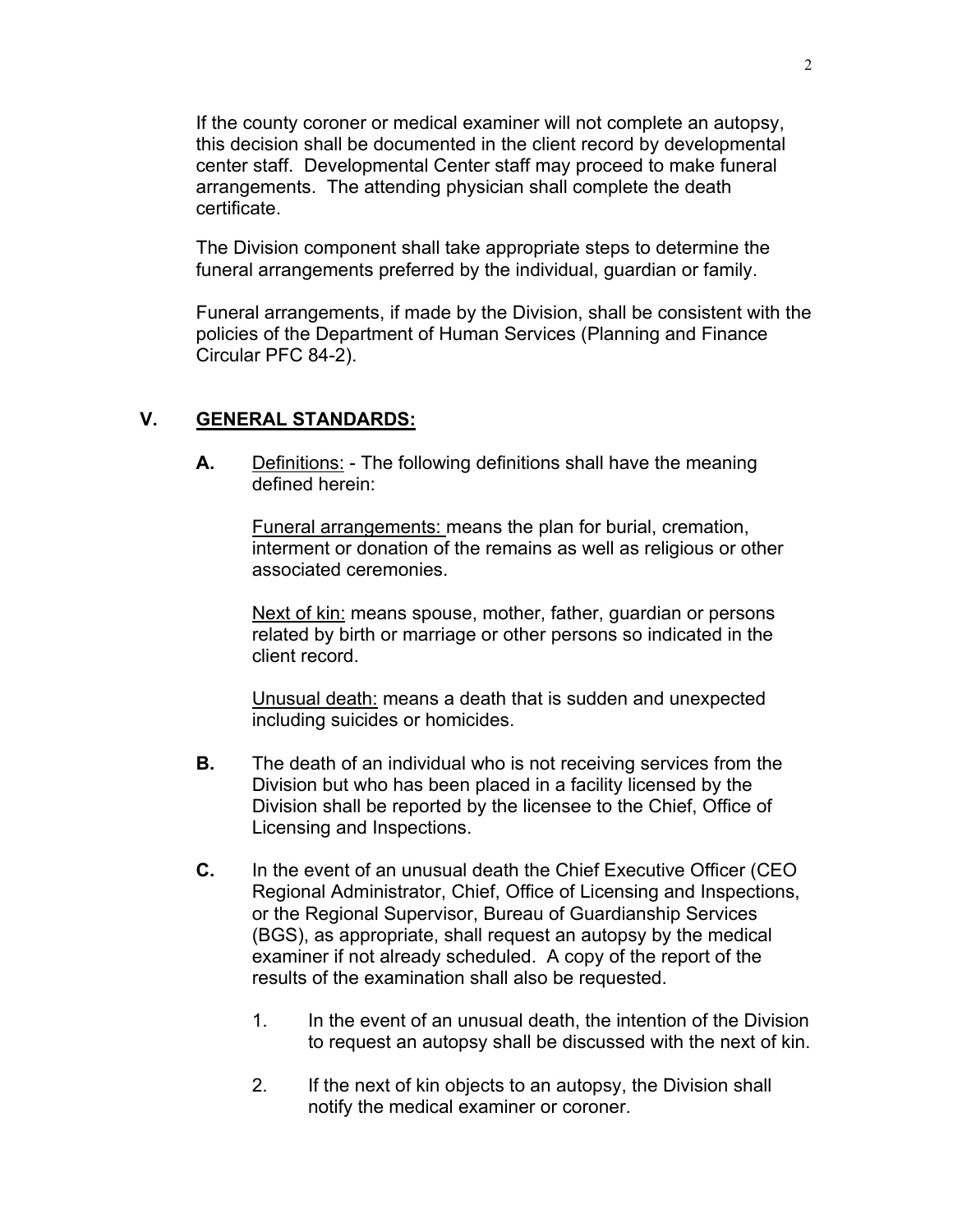- 3. The medical examiner or coroner shall have final authority in the decision to perform an autopsy.
- **D.** Individuals, guardians or families shall be encouraged to create a burial fund. Once such a fund is established, it shall not be used for any other purpose.

# **VI. PROCEDURES**

- **A.** Notification of Next of Kin
	- 1. In the event of death, the CEO or Regional Administrator shall ensure that the guardian or family is notified of the death by:
		- a. Telephone; or
		- b. If there is not telephone, the local or State Police shall be contacted to visit the family and ask them to call the Division; or
		- c. If a. and b. are unsuccessful, a telegram informing the next of kin of the death and requesting contact with the Division shall be sent. Proof of delivery shall be requested.
	- 2. Within three (3) working days, a letter of condolence from the CEO or Regional Administrator shall be sent following the initial contact.
	- 3. Documentation of all attempts to contact the next of kin and the letter of condolence shall be kept in the client record.
- **B.** Funeral arrangements
	- 1. The Division shall maintain a record of the preference of the individual, guardian or family. If the individual cannot express a preference and there is no next of kin, documentation shall be placed in the client record.
	- 2. Plans to donate the body or specific body organs shall be noted in the client record.